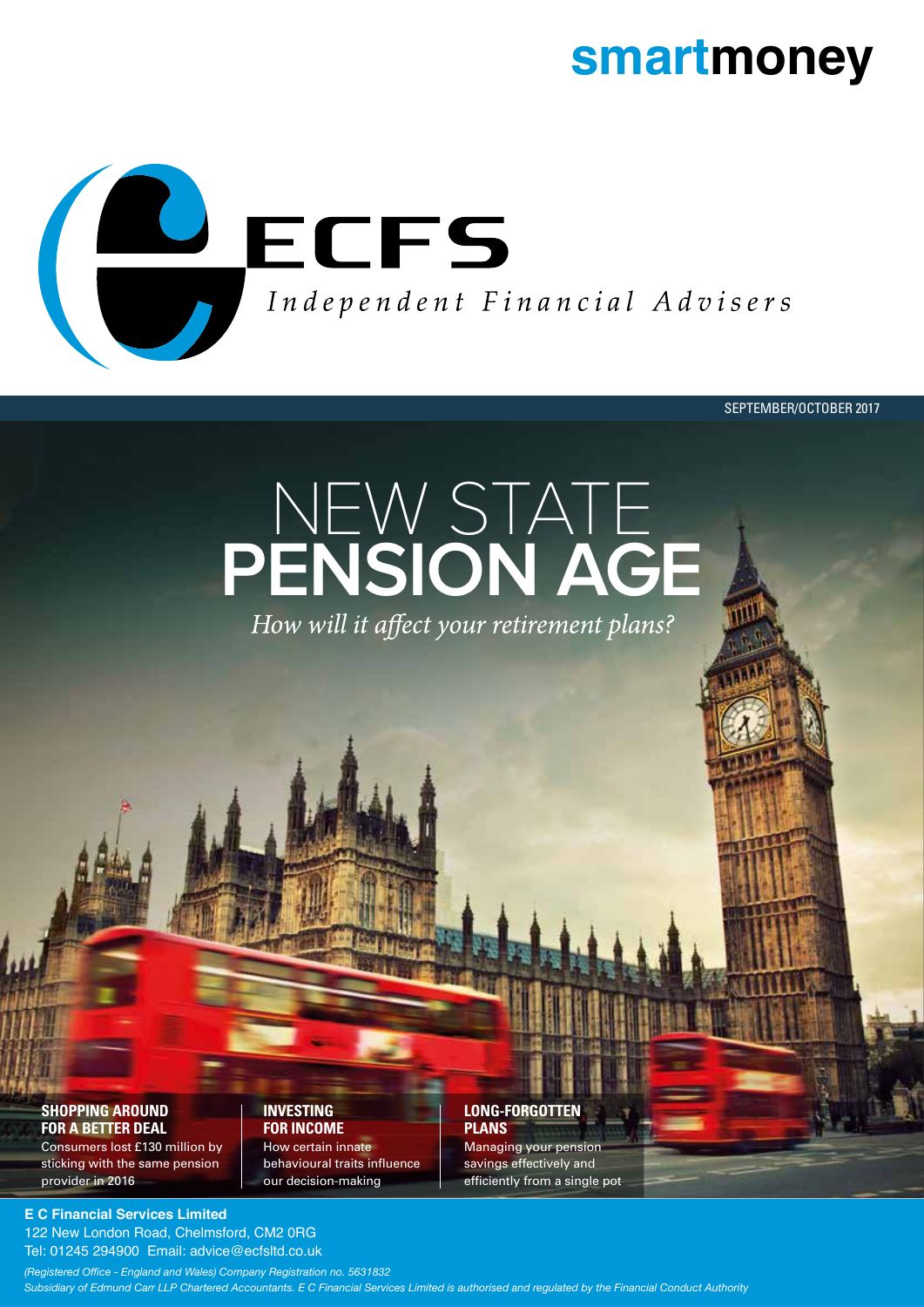# INSIDE **THIS ISSUE**

Welcome to our latest issue. Will you be one of the six million workers who will have to work an extra year before retiring after the Government announced that it would be extending the retirement age to 68?

On page 04, we look at the new plans announced in July this year and how they could affect you. A combination of increases in life expectancy and the growing number of retirees relative to the working-age population means that individuals will now have to save harder for their own retirement.

With historic ultra-low interest rates on savings, many investors over the past decade have turned to income-paying funds as an alternative to cash-based savings. On page 08, we consider how our changing life plans and priorities mean we now encounter varying income needs and goals throughout our life and, when investing, how certain innate behavioural traits influence our decision-making.

New research finds consumers could be missing out on thousands of pounds in retirement by not shopping around for their pension product. This means their pension pot may not stretch as far as they hope it will, yet a significant proportion of people expect their retirement income to cover much more than just the essentials. Turn to page 11 to read the full article.

The full list of the articles featured in this issue appears opposite.

To discuss any of the articles featured, please contact us.

INFORMATION IS BASED ON OUR CURRENT UNDERSTANDING OF TAXATION LEGISLATION AND REGULATIONS. ANY LEVELS AND BASES OF, AND RELIEFS FROM, TAXATION ARE SUBJECT TO CHANGE.

THE VALUE OF INVESTMENTS AND INCOME FROM THEM MAY GO DOWN. YOU MAY NOT GET BACK THE ORIGINAL AMOUNT INVESTED.

# **04**







# **12**

# CONTENTS

### **03 FINANCIALLY UNPROTECTED**

Dads putting their family's financial security at risk if the unexpected were to happen

### **04 NEW STATE PENSION AGE**

How will it affect your retirement plans?

# **05 FAMILY SUCCESSION PLANNING**

Taking advice early and developing a personal financial plan is crucial to meeting longterm goals

# **06 LONG-FORGOTTEN PLANS**

Managing your pension savings effectively and efficiently from a single pot

# **07 PLANNING FOR YOUR RETIREMENT**

Getting ready to slow things down

### **08 INVESTING FOR INCOME**

How certain innate behavioural traits influence our decision-making

# **10 PENSION FREEDOMS**

Will the new retirement rule of 'no rules' offer people a better financial future?

# **11 SHOPPING AROUND FOR A BETTER DEAL**

Consumers lost £130 million by sticking with the same pension provider in 2016

# **12 LONG-TERM INVESTING**

How to fund a fulfilling life beyond our working years

The content of the articles featured in this publication is for your general information and use only and is not intended to address your particular requirements. Articles should not be relied upon in their entirety and shall not be deemed to be, or constitute, advice. Although endeavours have been made to provide accurate and timely information, there can be no guarantee that such information is accurate as of the date it is received or that it will continue to be accurate in the future. No individual or company should act upon such information without receiving appropriate professional advice after a thorough examination of their particular situation. We cannot accept responsibility for any loss as a result of acts or omissions taken in respect of any articles. Thresholds, percentage rates and tax legislation may change in subsequent Finance Acts. Levels and bases of, and reliefs from, taxation are subject to change and their value depends on the individual circumstances of the investor. The value of your investments can go down as well as up and you may get back less than you invested. Past performance is not a reliable indicator of future results.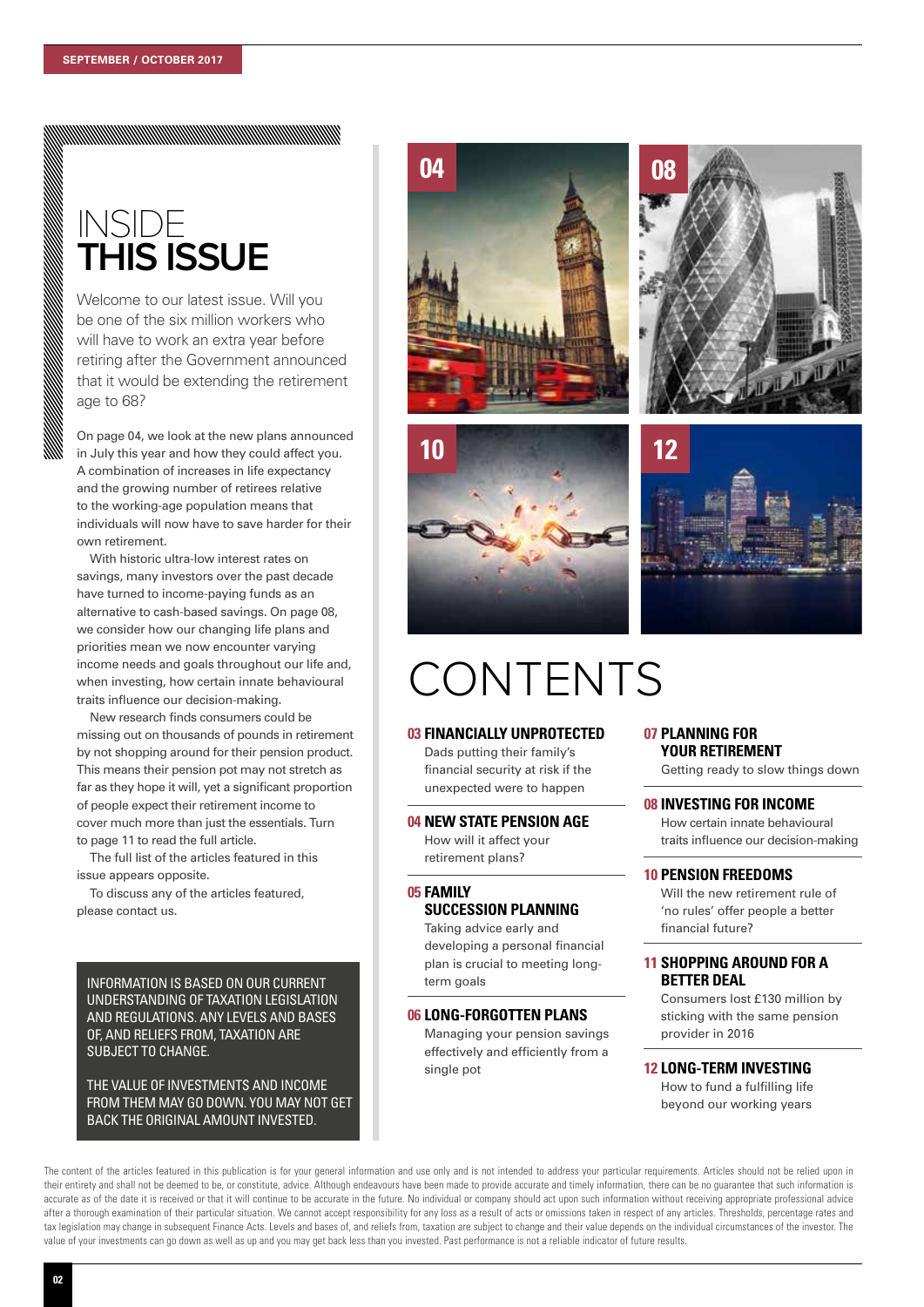# FINANCIALLY **UNPROTECTED**

# *Dads putting their family's financial security at risk if the unexpected were to happen*

**WHAT WOULD HAPPEN TO YOU** AND YOUR FAMILY IN THE EVENT OF UNFORESEEN CIRCUMSTANCES, SUCH AS THE DIAGNOSIS OF A SERIOUS ILLNESS OR PREMATURE DEATH? WORRYINGLY, RESEARCH FROM SCOTTISH WIDOWS REVEALS THAT MORE THAN HALF (53%) OF MEN IN THE UK WITH DEPENDENT CHILDREN HAVE NO LIFE COVER, MEANING THAT 3.9 MILLION DADS<sup>[1]</sup> ARE POTENTIALLY PUTTING THEIR FAMILY'S FINANCIAL SECURITY AT RISK IF THE UNEXPECTED WERE TO HAPPEN.

nly 16% of dads have a critical illness<br>policy, leaving many more millions at<br>financial risk if they were to become policy, leaving many more millions at financial risk if they were to become seriously ill. Fathers are, in fact, more likely to insure their mobile phones (21%) than to insure themselves against serious illness.

More than a fifth (22%) of dads admit their household would be placed at financial risk if they lost their income due to unforeseen circumstances, and 28% say they could only pay their household bills for a maximum of three months. Two fifths (40%) say they'd have to dip into their savings to manage financially, but 42% say that their savings would last for a maximum of just three months.

# **BASIC LEVEL OF SUPPORT**

The research shows that in the event of themselves or their partner dying, 22% of men with dependent children believe they could rely on state benefits to support their family. While this provides a basic level of support, we would firmly advise people to make their own provision for themselves and their families in order to provide peace of mind with the knowledge that there's a financial safety net in place.

Many fathers don't consider having insurance as a necessity, with 18% saying they don't see critical illness cover as a financial priority, 19% saying they don't think they need it and 17% saying they can't afford it.

# **BEREAVEMENT SUPPORT PAYMENT SYSTEM**

With a new Bereavement Support Payment system now in place, it's more important than ever for dads to review their financial protection needs. You may be able to get Bereavement Support Payment if your husband, wife or registered civil partner died on or after 6 April 2017.

It's estimated that 91% of widowed parents will be supported for a shorter period of time (now just 18 months) than they would under the previous system, which could pay out until the youngest child left school, according to research from the Childhood Bereavement Network. In 2014, 70% of claimants were female<sup>[2]</sup>, so it's important that fathers seek advice to make sure their household is covered.

# **NOT ELIGIBLE FOR BENEFITS**

This is especially the case for cohabitees, who are not eligible to claim for bereavement benefits, despite the fact that 21% of couples with children are not married, according to figures from the Office for National Statistics for 2016.

There are many things to consider when looking to protect yourself and your family. Being diagnosed as suffering from a specified illness and the possible loss of income need to be considered as part of an effective protection planning strategy.  $\triangleleft$ 

# **DO YOU HAVE APPROPRIATE PROVISION IN PLACE TO PROTECT YOUR FINANCIAL PLANS?**

No matter what our personal circumstances, it is vital for all of us to ensure we have an appropriate plan in place to protect our finances, helping avoid the need to dip into our savings, which could present even greater challenges further down the line. If you have any questions or queries, or you'd just like to know more about how to protect yourself and your family, get in touch with us and we'll be happy to help.

### **Source data:**

*Scottish Widows' protection research is based on a survey carried out online by Opinium, who interviewed a total of 5,077 adults in the UK between 16 and 27 March 2017. [1] Percentage of adult population that are fathers with dependents = 735/5077 = 14.48%; 14.48% of adult population of 51,339,000 = 7.4 million; 53% of these don't have cover so 3.9 million [2] Childhood Bereavement Network submission to the Commons Work and Pensions Select Committee*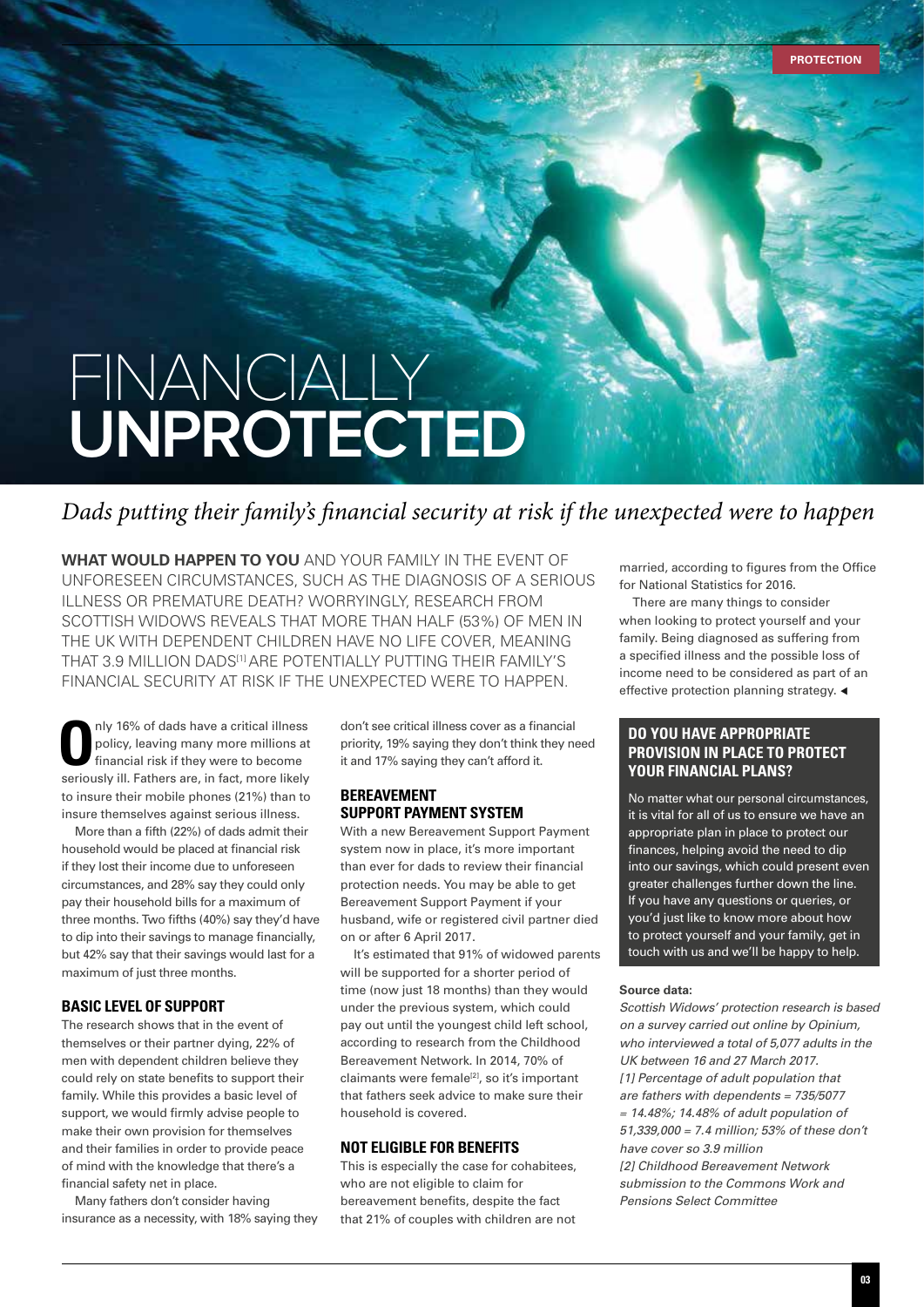

# *How will it affect your retirement plans?*

**WILL YOU BE ONE OF THE MILLIONS** OF WORKERS WHO WILL HAVE TO WORK AN EXTRA YEAR BEFORE RETIRING AFTER THE GOVERNMENT ANNOUNCED THAT IT WOULD BE EXTENDING THE RETIREMENT AGE TO 68? NEW PLANS ANNOUNCED IN JULY THIS YEAR MEAN THAT THE RISE IN THE STATE PENSION AGE TO 68 WILL NOW HAPPEN IN 2039, AFFECTING PEOPLE BORN BETWEEN 6 APRIL 1970 AND 5 APRIL 1978.

**T** he rise in the pension age will be phased in between 2037 and 2039, rather than from 2044 as was originally proposed. Those affected are currently between the ages of 39 and 47, but the exact date that you receive your State Pension will depend on the year you were born. This announcement is aimed at catching up with years of increasing life expectancy, even if recent indications suggest that growth has slowed.

# **HAVING TO WAIT A YEAR LONGER**

Six million men and women will have to wait a year longer than they expected to get their State Pension, the Government has announced. The announcement was made by the Secretary of State for Work and Pensions, David Gauke.

# **WAITING FOR FUTURE ANNOUNCEMENTS**

The announcement is based on the recommendations of the Cridland report, which proposed the change. The change will affect those born between 6 April 1970 and 5 April 1978. Anyone younger than 39 will have to wait for future announcements to learn what their precise pension age will be.

# **NO EXCEPTIONAL CHANGES TO THE DATA**

John Cridland also said that the State Pension age should not increase more than one year in any ten-year period, assuming that there are no exceptional changes to the data used. This would give those generations affected by changes adequate time to save and plan.

# **PROTECTED FOR FUTURE GENERATIONS**

'As life expectancy continues to rise and the number of people in receipt of State Pension increases, we need to ensure that we have a fair and sustainable system that is reflective of modern life and protected for future generations,' Mr Gauke told MPs.

### **SAVING HARDER FOR OUR OWN RETIREMENT**

The Government has also committed to regular reviews of the State Pension age in the years ahead, which inevitably raises the prospect of further rises. It seems evident that the Government is taking a gradually declining role in supporting retirement income. A combination of increases in life expectancy, and the growing number of retirees relative to the working age population, means that individuals will now have to save harder for their own retirement.  $\triangleleft$ 

# **WHERE WILL YOUR RETIREMENT TAKE YOU?**

To find out more about the different pensions and savings options you could utilise, or to discuss your requirements, please contact us.

# **STATE PENSION AGE UNDER THE LATEST PLANS (JULY 2017)**

| <b>YOUR DATE OF BIRTH</b>       | <b>STATE PENSION AGE</b>       |
|---------------------------------|--------------------------------|
| After April 6 1978              | 68                             |
| April 6 1970 to April 5 1978    | 67 years 1 month to 68 years*  |
| April 6 1960 to April 5 1970    | 66 years 1 month to 67 years*  |
| December 6 1953 to April 5 1960 | 65 years 3 months to 66 years* |
|                                 |                                |

*\*Depends on exact date of birth*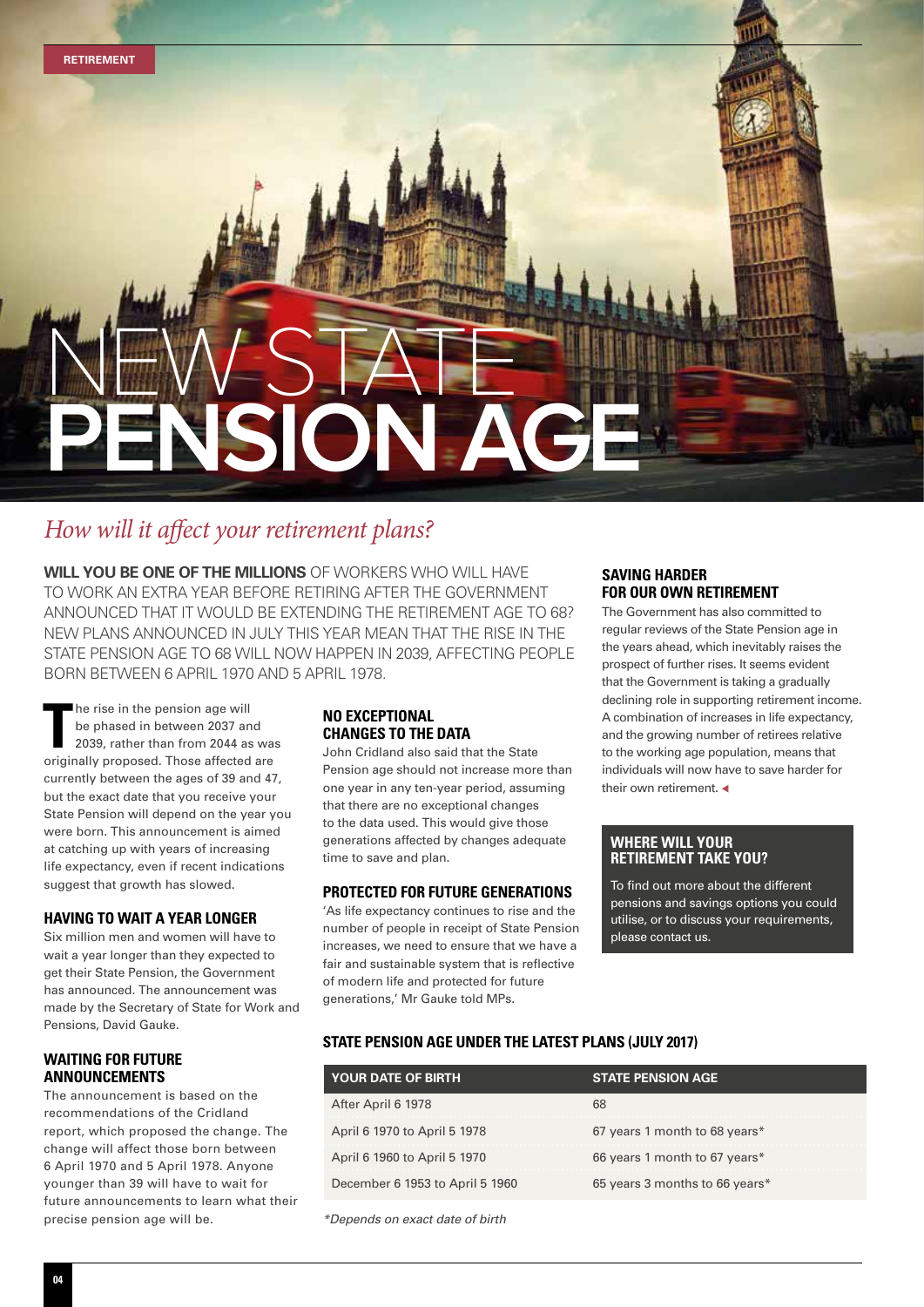# FAMILY SUCCESSION **PLANNING**

# *Taking advice early and developing a personal financial plan is crucial to meeting long-term goals*

**SUCCESSION PLANNING MAY** BE ONE OF THE MOST CHALLENGING EXPERIENCES FACING ANY LEADER, ESPECIALLY AN ENTREPRENEURIAL BUSINESS PERSON WHO HAS BUILT A FAMILY BUSINESS FROM SCRATCH, SO IT IS CRUCIAL TO GET IT RIGHT. FOR A FAMILY BUSINESS, TRANSITION IS A ONCE-IN-A-LIFETIME DECISION. PERHAPS NO CHALLENGE HAS AS MUCH POTENTIAL TO EXACERBATE THE SPECIAL STRESSES – OR, CONVERSELY, HIGHLIGHT THE SPECIAL ADVANTAGES – OF OPERATING A FAMILY BUSINESS.

**A** good succession plan can be the first<br>in maintaining the strength of an ente<br>and the family's prosperity for genera<br>to come. Discussing how a family business good succession plan can be the first step in maintaining the strength of an enterprise and the family's prosperity for generations should continue beyond the career, or even the life, of the founder can be difficult, as it often crosses business and personal spheres. Issues around succession planning make up four of the top ten worries keeping family business owners awake at night, according to research from Close Brothers Asset Management (CBAM), conducted by Family Business United.

# **SECOND AND THIRD GENERATIONS**

The challenges faced by the second and third generations are substantially different from that faced by the first generation. Also, given that the first generation of business owners are often highly entrepreneurial, they may tend to overlook succession planning until the last moment. This makes the process even harder.

# **MAINTAINING FAMILY VALUES**

A survey of family businesses found that management succession planning was a worry for 39% of business owners, while 35% cited engaging and developing the next generation as a concern. Ownership succession and developing responsible future owners were stated as worries by more than a third (34%) of business owners. The same number also highlighted identifying and maintaining family values as an ongoing concern.

# **REMAINING A PROFITABLE BUSINESS**

The day-to-day running of the business came in as the top worry for family business owners, with 40% saying that continuing to develop and remain a profitable business was a key concern. Personal finances also stood out, with worries about planning for later life highlighted by 38% of owners.

# **RED TAPE, REGULATION AND LEGISLATION**

Outside of family businesses' immediate control, four in ten (39%) business owners said red tape, regulation and legislation were worries. Family businesses employ almost 12 million people<sup>[1]</sup> and turn over an estimated £1.3 trillion each year, over a third of the turnover of the private sector<sup>[2]</sup>.

# **FAMILY-OWNED SMALL BUSINESSES**

UK Small and Medium-sized Enterprises (SMEs) face a multitude of challenges, and family-owned small businesses can have an especially hard time navigating regulation and adapting to changing policy while remaining loyal to their unique set of family values. All this must be done in addition to running a profitable business.

# **CRUCIAL TO ALLEVIATING ANXIETY**

Succession planning is naturally a significant concern for family businesses and requires careful consideration. Not only must owners consider developing their replacement, and ensure family values are adhered to, but they must also plan for their own retirement. Taking advice early and developing a personal financial plan is crucial to alleviating anxiety and meeting long-term goals.  $\triangleleft$ 

# **LOOKING TO DEVELOP A SUSTAINABLE ORGANISATION FOR YEARS TO COME?**

Handing a family business to the next generation is a major process, from selecting and developing the successors to protecting the brand reputation and retaining knowledge. However, the effort is crucial to developing a sustainable organisation for years to come. To discuss your requirements, please contact us for further information.

# *Top ten worries keeping family business owners awake at night*

- 1. Continuing to develop and remain a profitable business
- 2. Management succession planning
- 3. Red tape, regulation and legislation
- 4. Planning for later life
- 5. Engaging and developing the next generation
- 6. Ownership succession and developing responsible future owners
- 7. Identifying and maintaining family values
- 8. Extracting value from the business
- 9. Taxation
- 10. Developing effective marketing, social media and PR strategies

A SURVEY OF FAMILY BUSINESSES FOUND THAT MANAGEMENT SUCCESSION PLANNING WAS A WORRY FOR 39% OF BUSINESS OWNERS, WHILE 35% CITED ENGAGING AND DEVELOPING THE NEXT GENERATION AS A CONCERN.



#### **Source data:**

*The research was commissioned by Close Brothers Asset Management and conducted by Family Business United in Q4 2015. 173 family businesses were surveyed across the UK. [1] Figures from Oxford Economics for the Institute of Family Business (IFB) [2] Figures from research conducted by Family Business United (2015)*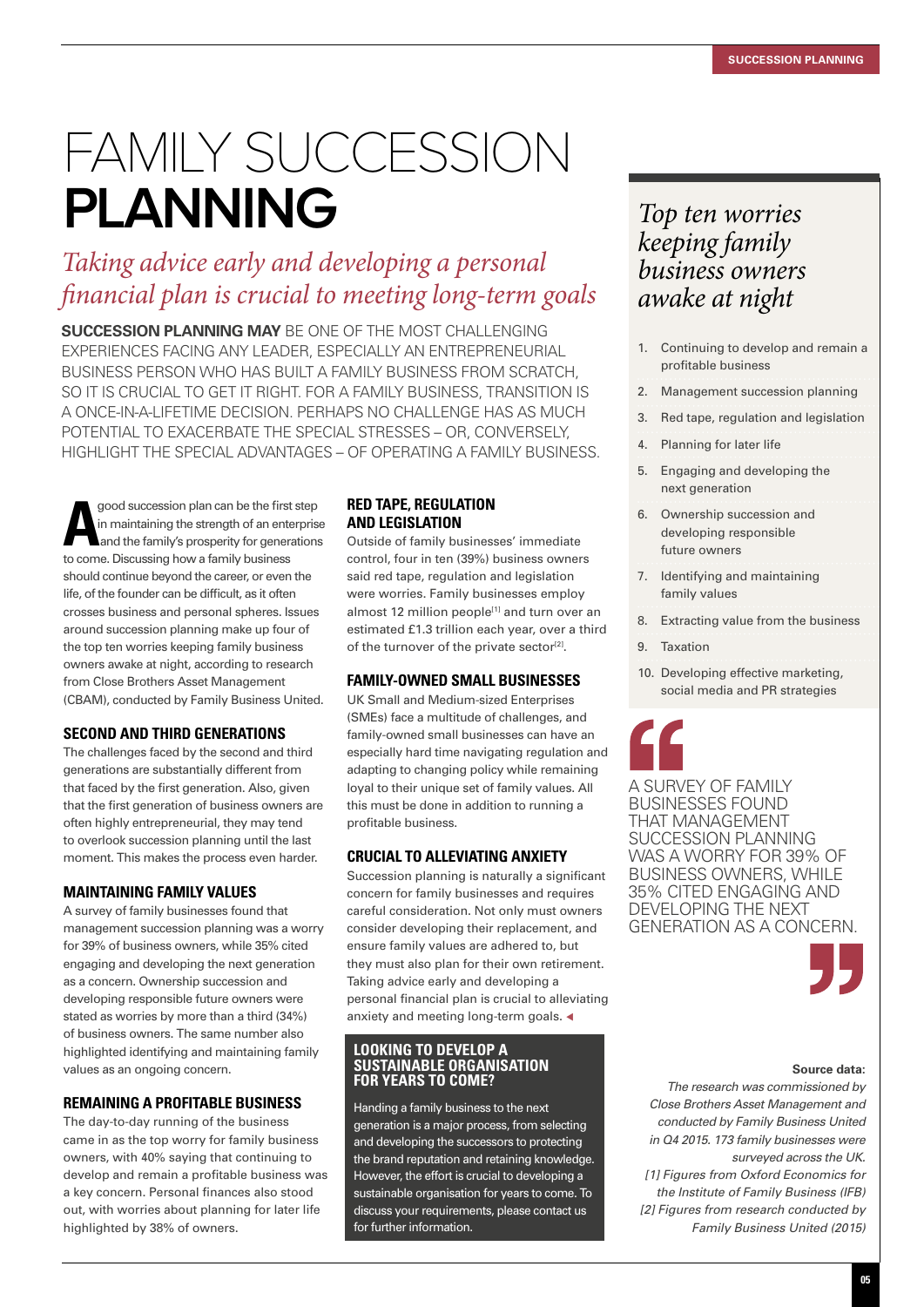**RETIREMENT**

# LONG - FORGOTTEN PLANS

*Managing your pension savings effectively and efficiently from a single pot* 

# **IF YOU'VE WORKED FOR TWO OR THREE DIFFERENT EMPLOYERS, IT'S** POSSIBLE YOU COULD HAVE A WORKPLACE PENSION FROM EACH OF THEM. YOU MIGHT ALSO HAVE SET UP A PERSONAL PENSION, SO THEY CAN ADD UP QUICKLY.

**P**ension consolidation lets you simplify your pension arrangements and makes it easier to manage your pension savings effectively and efficiently from a single pot. There is a danger that longforgotten plans could end up in expensive, poorly performing funds, and the paperwork alone can be enough to put you off becoming more proactive.

# **EASY TO MANAGE**

So, is transferring or consolidating everything into one easy-to-manage pension the way to go? There are advantages to switching your pensions, but there are also pitfalls. The best course of action will depend on what kinds of pension you have and how long you have until retirement.

Having lots of different pensions could mean paying lots of different charges. It also means you've got to think about where you've invested the savings in each of your different pensions to make sure you're keeping an eye on performance. And to get valuations, re-arrange your

investments or alter your contribution levels, you'll have to deal with numerous pension providers.

### **THE PROS AND CONS**

Pensions are important, so it's crucial that you take time to understand exactly what you've got and exactly what you'd be giving up when you transfer out of an existing pension.

Before you transfer any pots, you need to be sure that you're not giving up any protected benefits like tax-free cash or low pension age. You should also consider any features your plan has, like guarantees or life assurance benefits.

Remember that what you get back depends on several things, for example, how your investments perform and how they're taxed, and you may get back less than you invested.

If you are considering consolidating your pension accounts, this is a very specialist area, and you should obtain professional financial advice. There are a number of issues to consider before you decide to consolidate.  $\triangleleft$ 

# **GETTING IT RIGHT COULD MEAN A HIGHER INCOME**

Making the most of your pensions now will have a significant impact on your happiness in retirement; getting it right could mean a higher income, or even an earlier retirement date. If you would like to review your current options, please contact us.

A PENSION IS A LONG-TERM INVESTMENT. THE FUND VALUE MAY FLUCTUATE AND CAN GO DOWN, WHICH WOULD HAVE AN IMPACT ON THE LEVEL OF PENSION BENEFITS AVAILABLE.

PENSIONS ARE NOT NORMALLY ACCESSIBLE UNTIL AGE 55. YOUR PENSION INCOME COULD ALSO BE AFFECTED BY INTEREST RATES AT THE TIME YOU TAKE YOUR BENEFITS. THE TAX IMPLICATIONS OF PENSION WITHDRAWALS WILL BE BASED ON YOUR INDIVIDUAL CIRCUMSTANCES, TAX LEGISLATION AND REGULATION, WHICH ARE SUBJECT TO CHANGE IN THE FUTURE.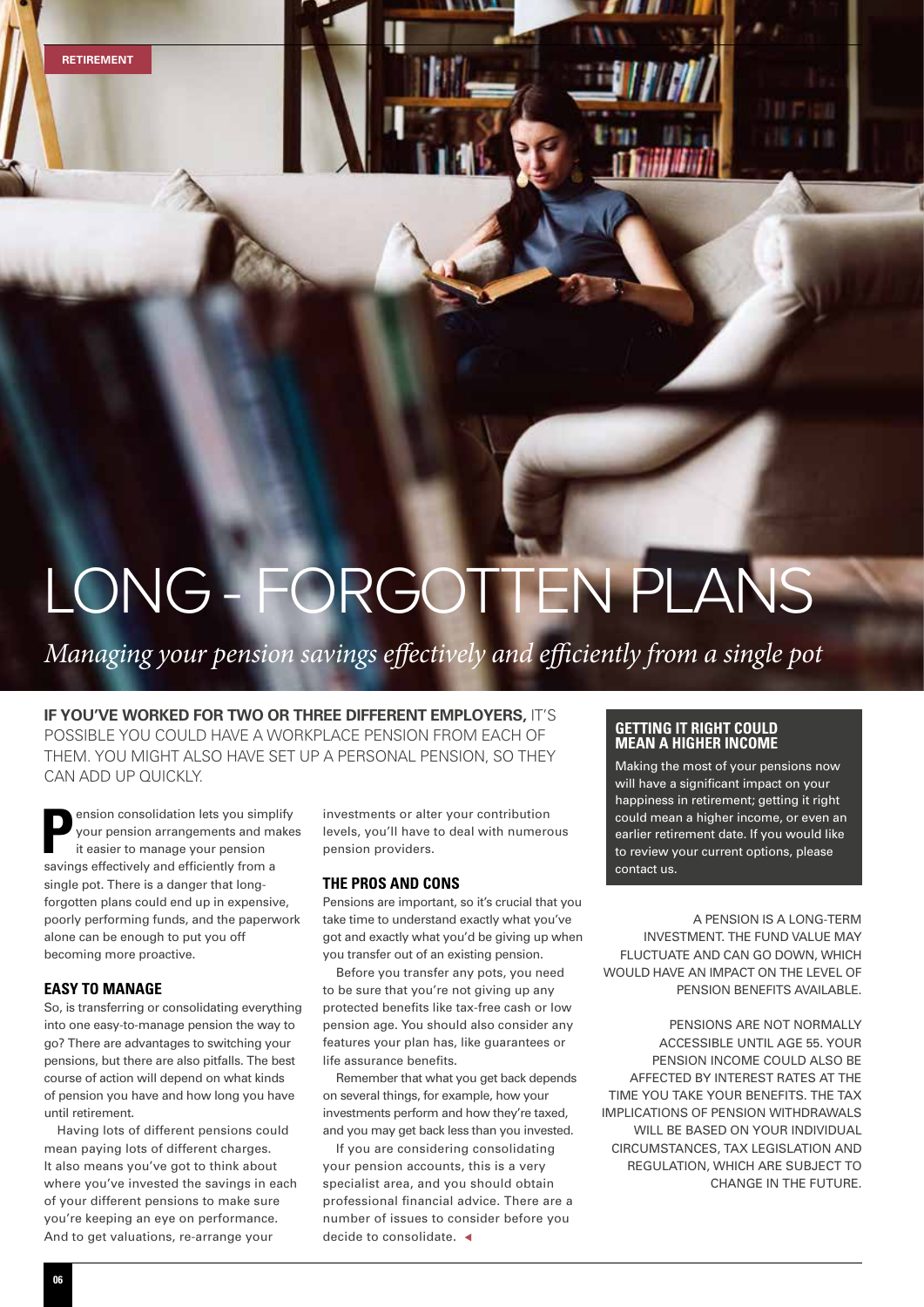

# PLANNING FOR **YOUR RETIREMENT**

# *Getting ready to slow things down*

**ONE OF THE CRITICAL ASPECTS OF RETIREMENT PLANNING** IS HOW YOU STRUCTURE YOUR FINANCIAL AFFAIRS TO MAKE SURE YOU HAVE SUFFICIENT MONEY IF AND WHEN YOU STOP WORKING.

aking sure you have enough money in retirement to enable<br>you to spend your time the way you want to, doing those<br>things you always intended to do, is likely to be at the heart of you to spend your time the way you want to, doing those planning for your retirement.

# **TOO COMPLICATED TO THINK ABOUT**

People surveyed for BlackRock's Investor Pulse survey stated that their biggest financial priority was 'funding a comfortable retirement'. Yet many people spend more time planning their holiday than their own retirement – perhaps because planning for retirement seems too complicated to think about?

# **DON'T KNOW WHERE TO START**

We are all living longer, the State Pension Age is increasing and pensions legislation is ever-changing. Understandably, we want an active, comfortable retirement but often don't know where to start the savings process. If confusion and a lack of understanding around your retirement needs have led you to put off planning and saving anything, you're not alone. In fact, over half of people in the UK are in the same position.

You can start now though. Planning will help you think about the changes you could make and enable you to take steps towards securing a better future.  $\triangleleft$ 

# **HOW CLOSE ARE YOU TO ACHIEVING YOUR RETIREMENT GOALS?**

We will help you understand your own situation using our expertise, because only then can you start to talk about what you want and need in order to form your retirement goals. When we know these, we can identify how close or not you are to achieving those goals based on your current planning. Don't leave it to chance – contact us to discuss your requirements.

A PENSION IS A LONG-TERM INVESTMENT. THE FUND VALUE MAY FLUCTUATE AND CAN GO DOWN, WHICH WOULD HAVE AN IMPACT ON THE LEVEL OF PENSION BENEFITS AVAILABLE.

PENSIONS ARE NOT NORMALLY ACCESSIBLE UNTIL AGE 55. YOUR PENSION INCOME COULD ALSO BE AFFECTED BY INTEREST RATES AT THE TIME YOU TAKE YOUR BENEFITS. THE TAX IMPLICATIONS OF PENSION WITHDRAWALS WILL BE BASED ON YOUR INDIVIDUAL CIRCUMSTANCES, TAX LEGISLATION AND REGULATION, WHICH ARE SUBJECT TO CHANGE IN THE FUTURE.

# *Step 1 – Target*

Know what you need – set yourself a target.

The closer you are to retirement, the more likely you are to know how much income you will need to cover your outgoings. If you have longer to go until retirement, it is still good to have an idea of what you are aiming for – and you can review this each year as you get closer.

# *Step 2 - Plan*

# Know what you already have.

The second step is simple – understanding what you have already saved. Knowing what you already have will help you to understand how far you are towards your retirement target. If you have a lot of different pensions, it may be worth considering bringing those all together into one account if appropriate.

# *Step 3 - Action*

# What you need to think about.

- $\triangleright$  Are you paying in the right amount?
- $\triangleright$  Are you invested in the right kind of fund?
- $\triangleright$  When can you realistically retire?

Don't put off planning for retirement. By following these simple steps and reviewing your retirement plan at least once a year, you are planning for a better future.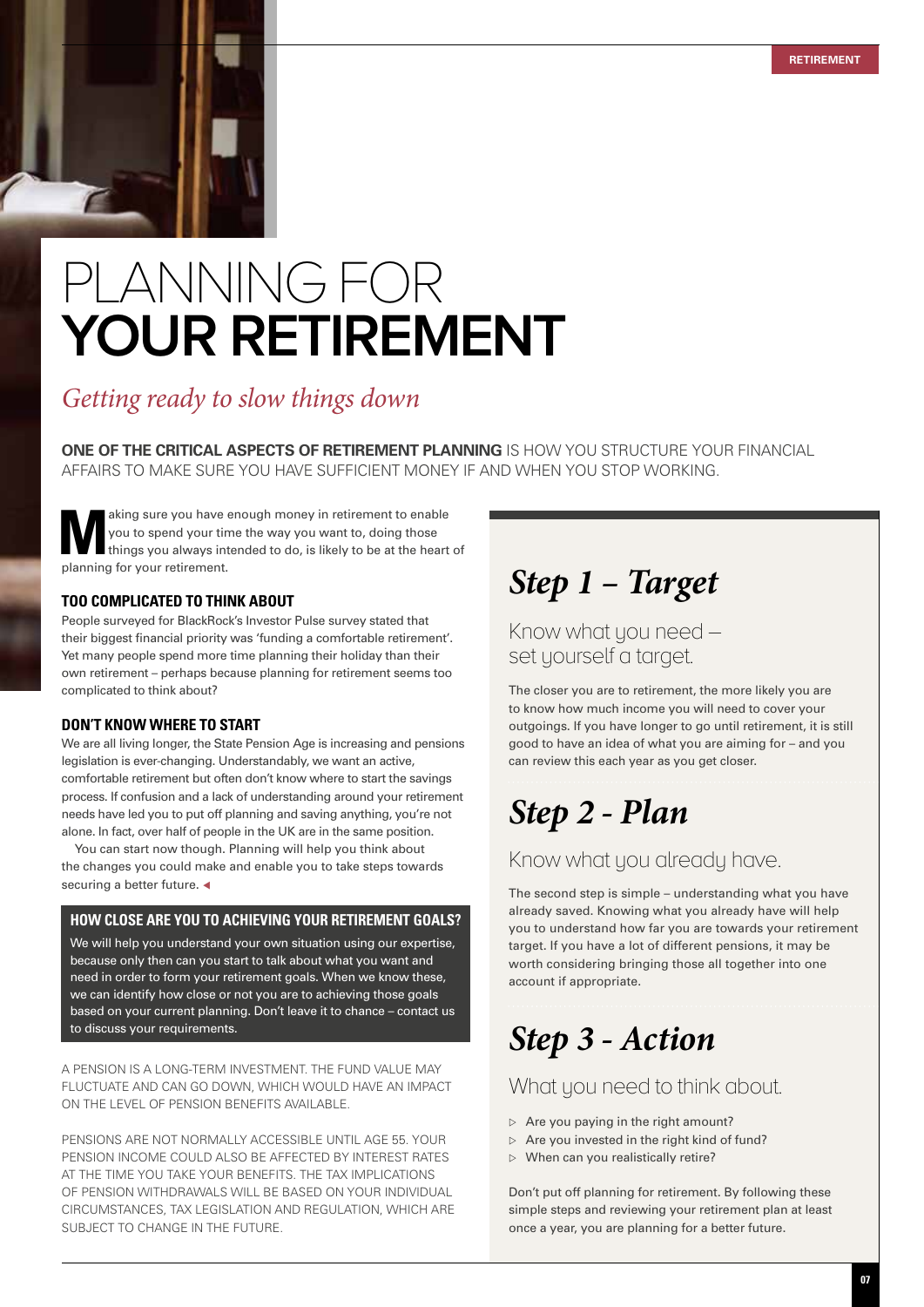# THERE ARE VARIOUS WAYS IN WHICH CAPITAL CAN BE USED TO GENERATE INCOME. EACH HAS ITS PROS AND CONS AND FOR MOST PEOPLE THE IDEAL SOLUTION, WHERE POSSIBLE, IS TO SPREAD MONEY AMONG SEVERAL DIFFERENT TYPES OF INVESTMENTS, PROVIDING A BALANCE AND DIVERSIFYING RISK.

# INVESTING **FOR INCOME**

How certain innate behavioural traits influence our decision-making

**WITH HISTORIC ULTRA-LOW INTEREST RATES** ON SAVINGS, MANY INVESTORS OVER THE PAST DECADE HAVE TURNED TO INCOME-PAYING FUNDS AS AN ALTERNATIVE TO CASH-BASED SAVINGS. CHANGING LIFE PLANS AND PRIORITIES MEAN WE NOW ENCOUNTER VARYING INCOME NEEDS AND GOALS THROUGHOUT OUR LIFE AND, WHEN INVESTING, CERTAIN INNATE BEHAVIOURAL TRAITS WILL INFLUENCE OUR DECISION-MAKING. FOR MANY PEOPLE SEEKING TO GENERATE INCOME FROM SAVINGS, THE TEN YEARS SINCE THE FINANCIAL CRISIS IN 2007/08 HAVE BEEN A MAJOR CHALLENGE.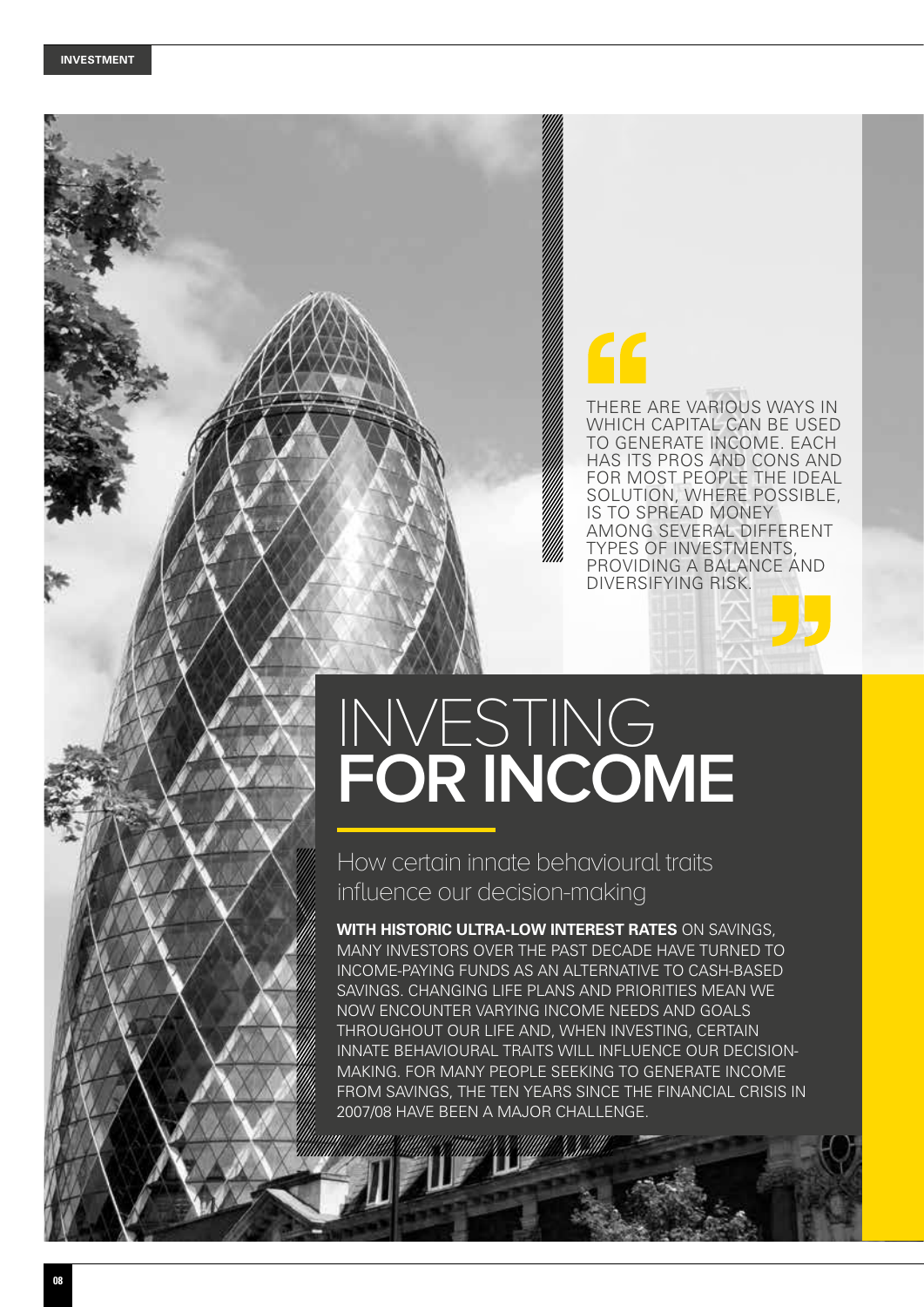### **SEEKING INCOME**

Our reasons for seeking income tend to shift throughout life. Shorter-term goals, such as supporting a business start-up or funding children's education, may be a priority in earlier years before making way for a longer-term focus on boosting retirement income and providing an adequate cushion for later life. The key is working out how much income you need at each stage, and then finding an appropriate investment strategy to help you meet your goals.

# **CLEAR OBJECTIVES**

It's essential to work out what you need to achieve and to set clear objectives. Your savings objectives should reflect the aims of your income plan. If you would like to enjoy a reasonable standard of living in retirement, for example, a useful rule of thumb is to try to save enough to provide an income of between half and two thirds of your final salary. While some of your expenses may fall when you stop working, such as the cost of commuting and servicing a mortgage, the retirement years could bring greater spending on utilities and healthcare, among other things.

#### **REDUCE RISK**

It's important to aim for an income solution that's truly appropriate for your circumstances, objectives, risk attitudes and capacity for loss, rather than simply sticking to what you're familiar with. Considering a broad range of investments can help you to reduce risk and increase your chances of achieving your objectives.

### **USEFUL ALTERNATIVE**

Interest rates on savings accounts have plummeted. In the UK, bank base rates fell to 0.5% in 2009 and stayed there for seven years until

#### **PROPERTY**

In recent years, there has been a growing demand for rented property as the cost of housing has risen. Many investors have profited from the buy-to-let market, buying residential property that they then let out in order to generate a rental income. However, property is not as liquid an investment as some others. There is also the risk of periods without income between lets and the ongoing costs of maintaining the properties.

More significantly, the taxation burden on UK buy-to-let investors and the properties themselves increased in 2016 following a government rule change. There was a sharp increase in stamp duty payable by homeowners purchasing a second home as well as an increase in the level of taxation faced by landlords buying to let. These changes, together with stricter lending criteria imposed by lenders and wider economic uncertainties, stand to make investing in property less attractive than it might have been.

### **FIXED INCOME SECURITIES/BONDS**

A bond is a loan that the bond purchaser, or bondholder, makes to the bond issuer. Governments and corporations issue bonds when they need to raise money. An investor who buys a bond is lending money to the government or corporation.

Like a loan, a bond pays interest periodically and repays the principal at a stated time, known as the 'maturity date'. Certain government securities are regarded as the most secure, though corporate bonds can pay higher rates of interest depending on the deemed creditworthiness of the issuing companies. Over the long term, shares have tended to provide a greater total return, but bonds are generally regarded as less risky. In the event of bankruptcy, a bondholder will get paid before a shareholder. <

they fell even further, to 0.25%, in 2016. Government and corporate bonds have offered a useful alternative, but overwhelming demand has driven prices up and yields down. Investors in shares have generally fared much better thanks to rising company dividends. Although some companies had to cut back their payouts after the financial crisis, dividends as a whole have risen in recent years.

#### **INCOME CHOICES**

There are various ways in which capital can be used to generate income. Each has its pros and cons, and for most people the ideal solution, where possible, is to spread money among several different types of investment, providing a balance and diversifying risk.

#### **BANKS AND BUILDING SOCIETIES**

Savings accounts have traditionally been a clear favourite for many people who rely on the interest payments as a supplementary income. Deposits are seen as a secure option because the monetary value of savings does not go down, and there is protection under the Financial Services Compensation Scheme for deposits up to £85,000 in any one institution should they not be able to meet their commitments.

However, interest rates fluctuate so the income from savings accounts cannot be relied upon to remain stable. Not only do the returns depend upon the general level of interest rates (which has only fallen over the last decade), but banks and building societies are also able to apply their own discretion to the interest they pay on their accounts. Rates are often inflated by introductory bonuses which then fall away, typically after a year. Inflation can also erode the value of cash on deposit.

#### **EQUITIES**

By investing in equities, savers can back companies which have the potential to pay out significant dividends – a share in the profits – to shareholders. There are many such companies which have historically provided not only reasonable dividends, but a track record of growing profits and consequently improving those dividend payments over time.

It is also possible to grow your original capital if the share price increases in value over the time you are invested, although it may go down as well as up along the way. Investments in equities can be volatile. Their values may fluctuate quite dramatically in response to the results of individual companies, as well as general market conditions.  $\triangleleft$ 

# **DO YOU HAVE AN HONEST UNDERSTANDING OF WHAT YOU WANT TO ACHIEVE?**

Making use of income investing requires a thorough and honest understanding of what you want to achieve, both personally and financially, and the level of risk you're prepared to take with your money. There are a number of different investments available that produce an income. To discuss your options, please contact us.

INFORMATION IS BASED ON OUR CURRENT UNDERSTANDING OF TAXATION LEGISLATION AND REGULATIONS. ANY LEVELS AND BASES OF, AND RELIEFS FROM, TAXATION ARE SUBJECT TO CHANGE.

THE VALUE OF INVESTMENTS AND INCOME FROM THEM MAY GO DOWN. YOU MAY NOT GET BACK THE ORIGINAL AMOUNT INVESTED.

> PAST PERFORMANCE IS NOT A RELIABLE INDICATOR OF FUTURE PERFORMANCE.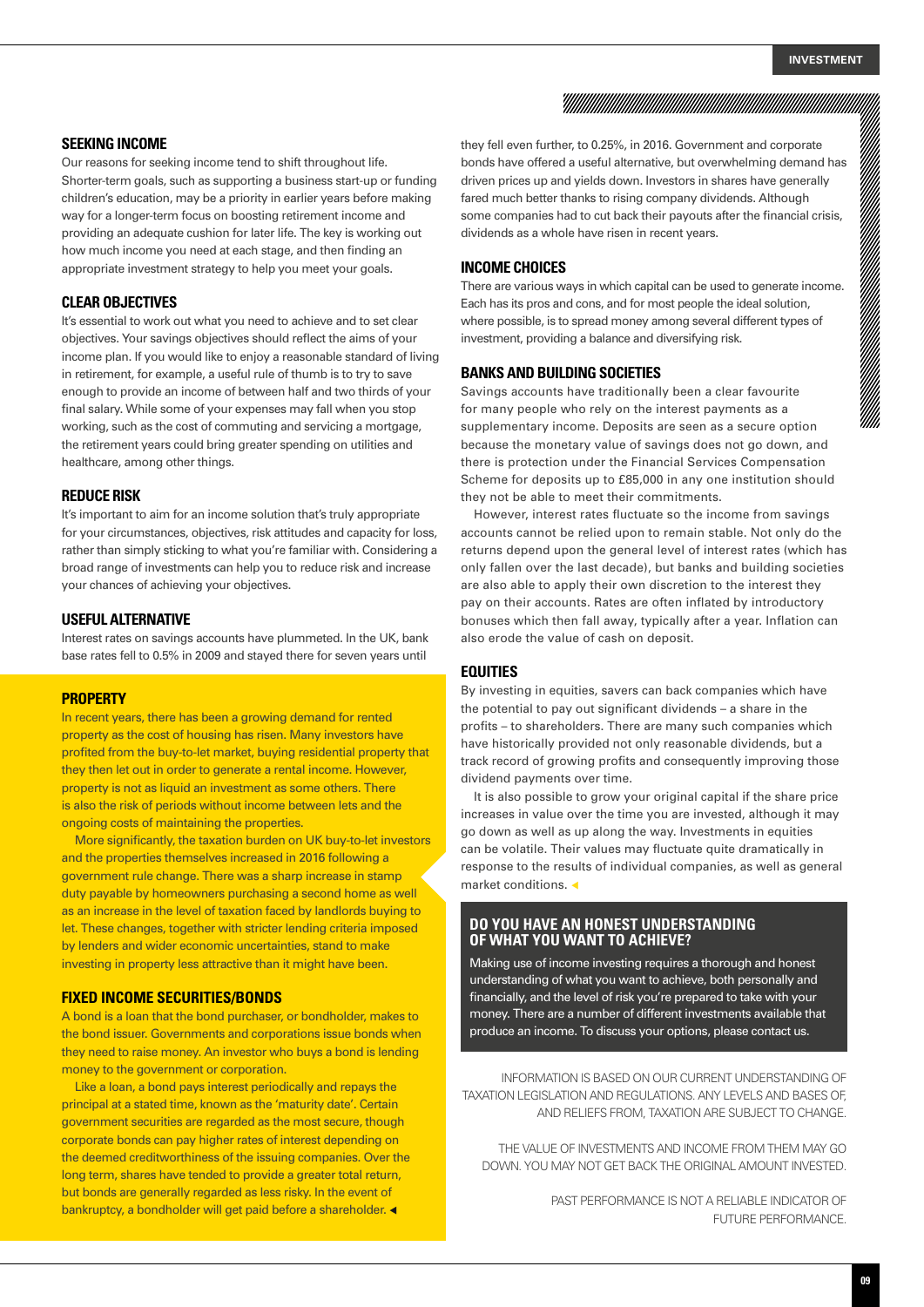# **PENSION FREEDOMS**

# *Will the new retirement rule of 'no rules' offer people a better financial future?*

**FOLLOWING PENSION REFORMS,** THERE ARE NOW MORE OPTIONS FOR USING YOUR PRIVATE PENSION POT. SINCE APRIL 2015, SOME PEOPLE OVER 55 HAVE GREATER FREEDOM IN HOW THEY CAN ACCESS THEIR PENSION POTS – THE MONEY THEY'VE BUILT UP DURING THEIR WORKING LIFE.

**T** he changes to private pensions affect those in a defined contribution pension scheme. This is one where you build up savings (your 'pension pot') throughout your life to fund your retirement. Before making any decisions, it's important that you consider your options and the impact that your decision could have on your tax bill or benefit entitlements.

### **WHAT BEST SUITS YOUR NEEDS**

If you have a defined contribution pension, you have more options for how to use the money according to what best suits your needs. You are no longer restricted to simply buying an annuity. Instead, you can withdraw some or all of the money as a lump sum.

It's important to obtain professional financial advice before making any decisions, as the options you choose could affect your income, overall retirement savings, benefits entitlements and how much tax you pay.

# **MOST POPULOUS AGE-GROUP**

New population data $^{[1]}$  shows that the new pension freedoms will face their peak test in the coming five years. The most populous age group in the UK today consists of those aged 51 – a total of 945,000 people. This group will gain access to the pension freedoms in 2020. This year will test if the new retirement rule of 'no rules' will offer people a better financial future.

In the tax year 2016/17, 393,000 individuals took advantage of the freedoms across the UK, withdrawing £6.45 billion from their pensions. As the number of people reaching the age of 55 in the coming five years peaks – at 945,000 in 2020 – the pension freedoms will face their greatest test on whether they can offer a sustainable financial future<sup>[2]</sup>.

# **SERIOUS CONSIDERATION OF FUTURE NEEDS**

Recent government research identified that only one in three (34%) people in the 45-54 age group had given any consideration to how many years of retirement they may need to fund<sup>[3]</sup>. Entering the arena of the pension freedoms without serious consideration of future needs could spell trouble for many savers.

Thursday 6 April 2017 marked two years since the introduction of some of the most radical reforms to UK pensions in a generation. You can only take advantage of the pension freedoms from age 55. Anyone thinking of withdrawing lump sums from their pension fund should consider the impact this will have on future retirement income.  $\triangleleft$ 

#### **Source data:**

*[1] www.ons.gov.uk/releases populationestimatesforukenglandand walesscotlandandnorthernirelandmid2016* *[2] www.gov.uk/government/uploads/ system/uploads/attachment\_data/file/ 610451/Pensions\_Flexibility\_April\_2017.pdf [3]https://www.ons.gov.uk/peoplepopulation andcommunity/personalandhousehold finances/incomeandwealth/articles/early indicatorestimatesfromthewealthandasset ssurvey/attitudestowardssavingforretirement creditcommitmentsanddebtburdenjuly 2014tojune2016#attitudes-towards-savingfor-retirement*

# **HOW WILL YOU DECIDE ON THE BEST COURSE OF ACTION?**

The choices you make for your pension fund can determine the level of income you receive for the rest of your life. For this reason, you should seek professional financial advice and guidance to decide the best course of action to take. For more information, please contact us.

A PENSION IS A LONG-TERM INVESTMENT. THE FUND VALUE MAY FLUCTUATE AND CAN GO DOWN, WHICH WOULD HAVE AN IMPACT ON THE LEVEL OF PENSION BENEFITS AVAILABLE.

PENSIONS ARE NOT NORMALLY ACCESSIBLE UNTIL AGE 55. YOUR PENSION INCOME COULD ALSO BE AFFECTED BY INTEREST RATES AT THE TIME YOU TAKE YOUR BENEFITS. THE TAX IMPLICATIONS OF PENSION WITHDRAWALS WILL BE BASED ON YOUR INDIVIDUAL CIRCUMSTANCES, TAX LEGISLATION AND REGULATION, WHICH ARE SUBJECT TO CHANGE IN THE FUTURE.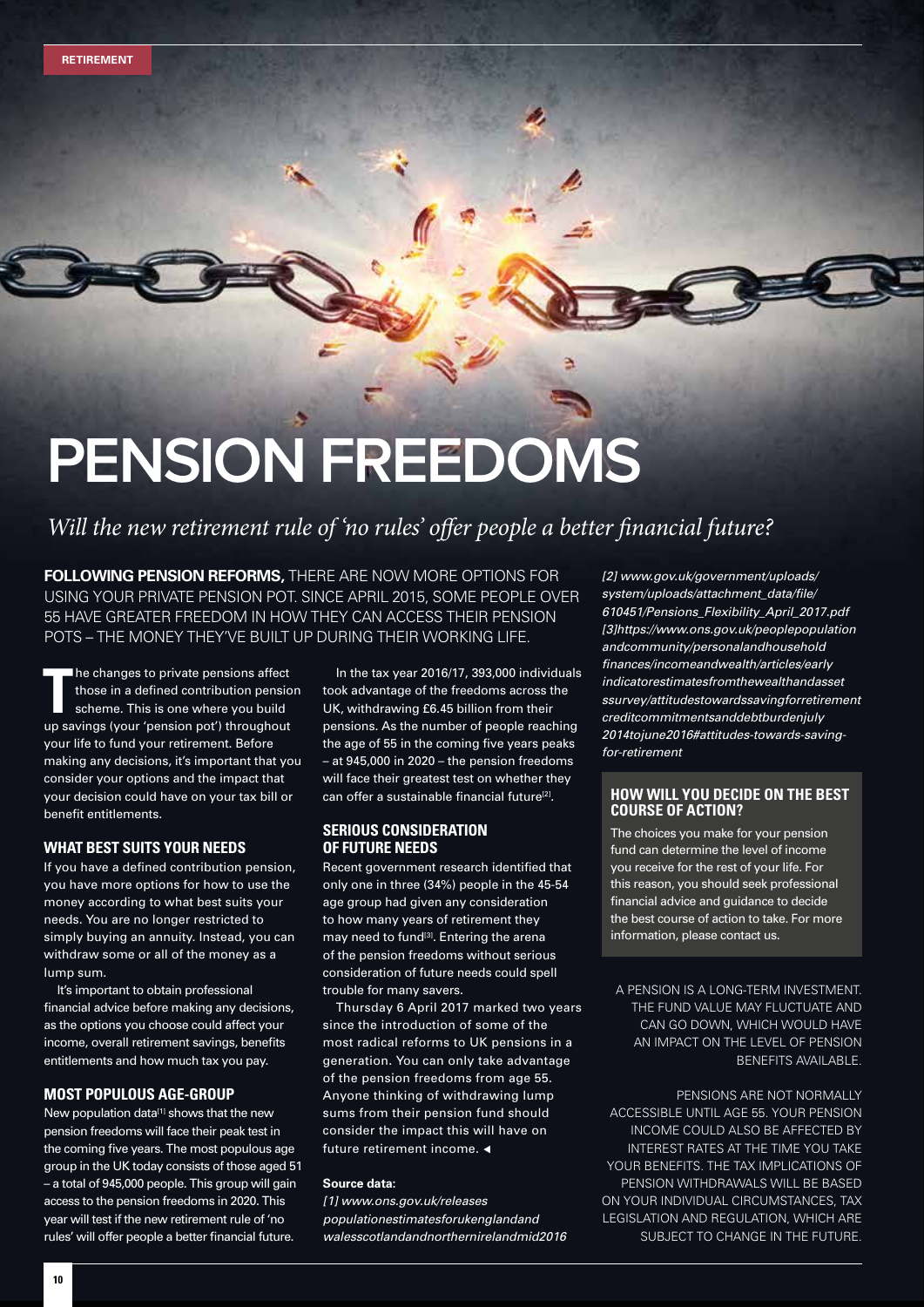# SHOPPING AROUND **FOR A BETTER DEAL**

# *Consumers lost £130 million by sticking with the same pension provider in 2016*

**NEW RESEARCH FINDS** CONSUMERS COULD BE MISSING OUT ON THOUSANDS OF POUNDS IN RETIREMENT BY NOT SHOPPING AROUND FOR THEIR PENSION PRODUCT. THIS MEANS THEIR PENSION POT MAY NOT STRETCH AS FAR AS THEY HOPE IT WILL, YET A SIGNIFICANT PROPORTION OF PEOPLE EXPECT THEIR RETIREMENT INCOME TO COVER MUCH MORE THAN JUST THE ESSENTIALS.

**Research conducted by the Pensiation Policy Institute for LV= has found in 2016, there were around 30,000 people who took out an annuity with** esearch conducted by the Pensions Policy Institute for LV= has found that, in 2016, there were around 30,000 their existing provider and missed out on additional income by not shopping around. In total, they lost out on an additional £130 million, which equates to on average £4,000 over the course of their retirement<sup>[1]</sup>.

# **SHOPPING AROUND TO GET THE BEST DEAL**

Buying an annuity is a way of turning all your pension savings that you've built up over the years into an income to last you the rest of your life. Since April 2015, you've been able to withdraw as much of the money as you want when you reach age 55, although above 25% it will be taxed as income. Arranging an annuity is a complicated process, so it's important to know what you need to do at each stage. And it's vital that you shop around to get the best annuity rate, as you could miss out on a boost to your income if you fail to do so.

The research also identified that people are increasingly expecting their retirement income to cover more than just the essentials. which means their money needs to work even harder. Nearly six in ten (57%) of those planning to retire in the next five years want their retirement income to also cover home maintenance costs, while 53% want it to cover holidays and a quarter (24%) say they'd like to leave money behind as an inheritance. In addition, one in six (17%) want to be able to use their retirement income to help their children or grandchildren with a property purchase, and 14% would like care costs to be covered as well.

### **PROFESSIONAL FINANCIAL ADVICE**

Taking professional financial advice is the best way for someone to ensure their retirement savings meet all their needs throughout retirement. While some people may not understand the need for advice, the value of it is clear to consumers who have used it. Nearly nine in ten (87%) of those who took advice feel confident they made the right choice about what to do with their money, while three quarters (75%) say financial advice helped get more for their money. Revealingly, one in five (19%) who didn't take financial advice say that even though they don't regret not using it now, they worry that they might regret it in the future.

Last year alone, consumers missed out on a staggering £130 million over their retirement by sticking with the same provider when taking out an annuity. This is echoed across the retirement space with consumers failing to access the best retirement products. People are expecting their pension pot to stretch even further nowadays, so it's crucial they take control and get support to help them make the most of their savings.  $\triangleleft$ 

# **MAKE SURE YOU CHOOSE THE OPTION THAT'S RIGHT FOR YOU**

If you don't know what to do about your retirement options, let us help. We'll give you the information you need to make an informed decision based on your individual needs. Please contact us to review your situation – we look forward to hearing from you.

#### **Source data:**

*Methodology for consumer survey: Opinium, on behalf of LV=, conducted online interviews with 2,404 UK adults between 12 and 27 March 2017. Data has been weighted to reflect a nationally representative audience. Methodology for amount missed out on in retirement: the Pensions Policy Institute (PPI) reported that around 80,000 annuities are purchased each year, of which 52% are purchased from the existing provider. PPI calculated that if 80% of those who purchased an annuity from their existing provider continue to lose around 6.8% of retirement income, that could represent a loss of around £130 million over the lifetimes of those purchasing in annuities in 2016. [1] LV= calculated that 52% of 80,000 annuities were taken out each year with existing providers, 80% of which would lose out on retirement income, equating to 30,000 people. With 30,000 people missing out on £130 million, that works out at around £4,000 per person throughout retirement.*

A PENSION IS A LONG-TERM INVESTMENT. THE FUND VALUE MAY FLUCTUATE AND CAN GO DOWN, WHICH WOULD HAVE AN IMPACT ON THE LEVEL OF PENSION BENEFITS AVAILABLE.

PENSIONS ARE NOT NORMALLY ACCESSIBLE UNTIL AGE 55. YOUR PENSION INCOME COULD ALSO BE AFFECTED BY INTEREST RATES AT THE TIME YOU TAKE YOUR BENEFITS. THE TAX IMPLICATIONS OF PENSION WITHDRAWALS WILL BE BASED ON YOUR INDIVIDUAL CIRCUMSTANCES, TAX LEGISLATION AND REGULATION, WHICH ARE SUBJECT TO CHANGE IN THE FUTURE.